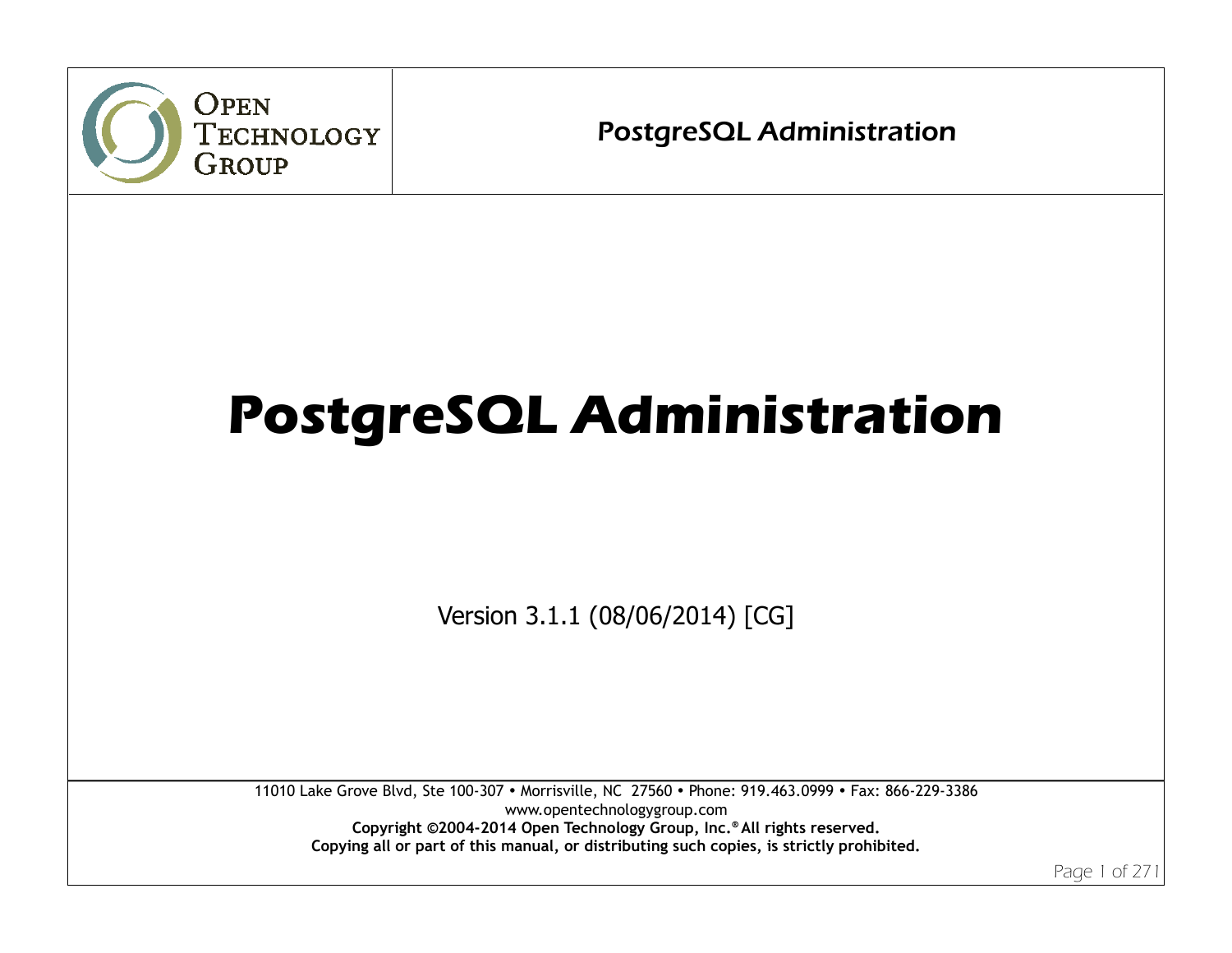

## **PostgreSQL Administration**

## **Table of Contents**

| Downloading and Installing PostgreSQL from Source 16 |  |
|------------------------------------------------------|--|
|                                                      |  |
|                                                      |  |
|                                                      |  |
|                                                      |  |
|                                                      |  |
|                                                      |  |
|                                                      |  |
|                                                      |  |
|                                                      |  |
| Exercises.                                           |  |
|                                                      |  |
|                                                      |  |
|                                                      |  |
|                                                      |  |
|                                                      |  |

11010 Lake Grove Blvd, Ste 100-307 • Morrisville, NC 27560 • Phone: 919.463.0999 • Fax: 866-229-3386

www.opentechnologygroup.com

Copyright ©2004-2014 Open Technology Group, Inc.® All rights reserved.

Copying all or part of this manual, or distributing such copies, is strictly prohibited.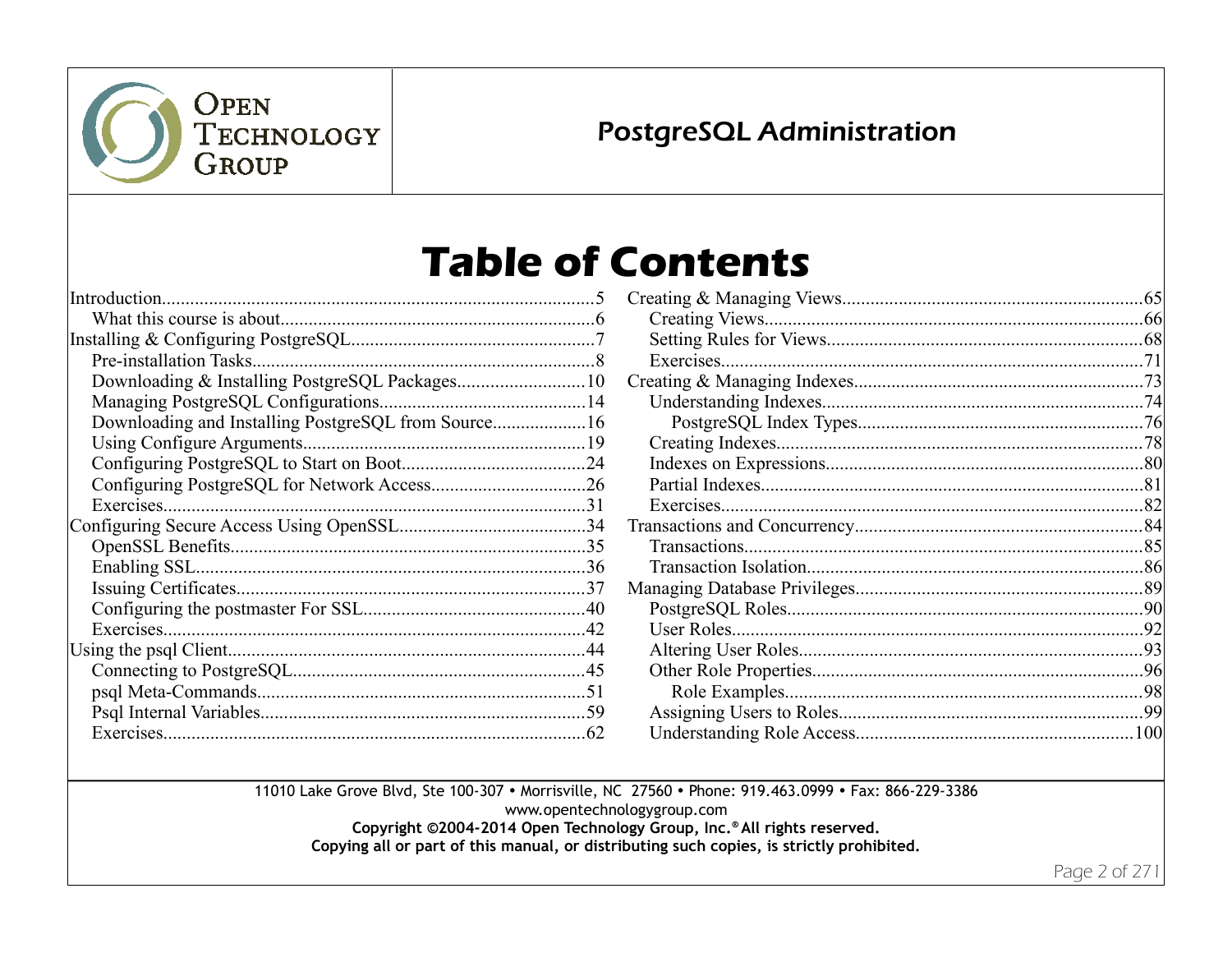

## **PostgreSQL Administration**

| Exercises                                                        |  |
|------------------------------------------------------------------|--|
|                                                                  |  |
|                                                                  |  |
|                                                                  |  |
|                                                                  |  |
|                                                                  |  |
|                                                                  |  |
|                                                                  |  |
|                                                                  |  |
|                                                                  |  |
|                                                                  |  |
|                                                                  |  |
|                                                                  |  |
|                                                                  |  |
|                                                                  |  |
|                                                                  |  |
| Creating & Managing PostgreSQL Clusters, Tablespaces & Databases |  |
|                                                                  |  |
|                                                                  |  |
|                                                                  |  |
|                                                                  |  |
|                                                                  |  |
|                                                                  |  |
|                                                                  |  |
|                                                                  |  |
|                                                                  |  |

| Continuous Archiving and Point in Time Recovery (PITR)196 |  |
|-----------------------------------------------------------|--|
|                                                           |  |
|                                                           |  |
|                                                           |  |
|                                                           |  |

11010 Lake Grove Blvd, Ste 100-307 • Morrisville, NC 27560 • Phone: 919.463.0999 • Fax: 866-229-3386

www.opentechnologygroup.com

Copyright ©2004-2014 Open Technology Group, Inc.® All rights reserved.

Copying all or part of this manual, or distributing such copies, is strictly prohibited.